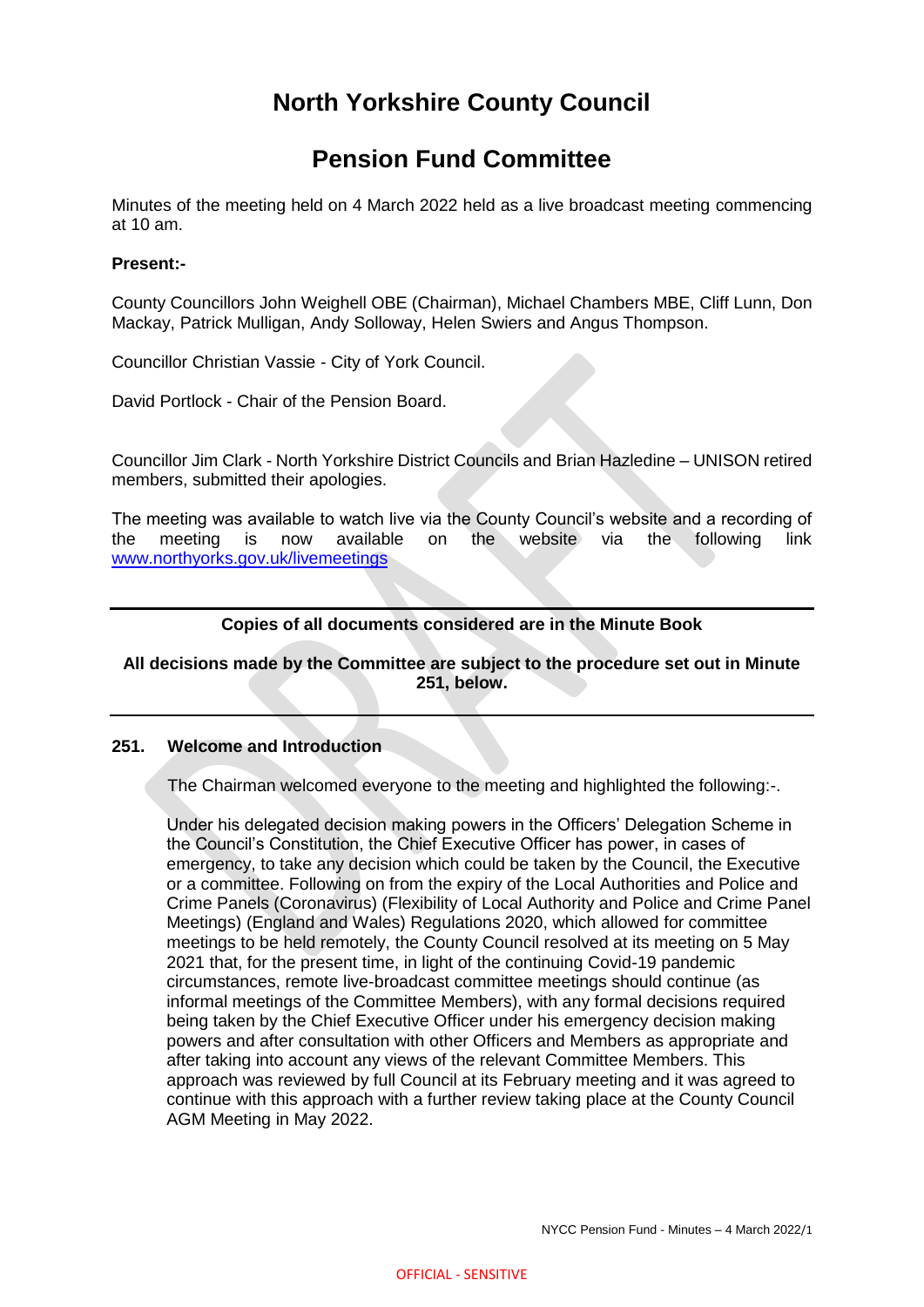## **252. Exclusion of the Public and Press**

#### **Resolved –**

That on the grounds that it involved the likely disclosure of exempt information as defined in paragraph 3 of Part 1 of Schedule 12A to the Local Government Act 1972 as amended by the Local Government (Access to Information) (Variation) Order 2006, the public was excluded from the meeting during consideration of agenda items: min.no. 253(b) – Confidential minutes of  $26<sup>th</sup>$  November 2021; and; Min. no. 261 – Asset Allocation

#### **253(a).Minutes**

#### **Resolved -**

That the Minutes of the meeting held on 26 November 2021 were confirmed and would be signed by the Chairman as a correct record at the first available opportunity.

## **253(b).Confidential Minutes**

That the Confidential Minutes of the meeting held on 26 November 2021 were confirmed and would be signed by the Chairman as a correct record at the first available opportunity.

(There was no discussion of the Confidential Minutes, therefore, the Meeting did not go into private session).

#### **254. Declarations of Interest**

There were no declarations of interest.

#### **255. Public Questions or Statements**

There were no public questions / statements

## **256. Pension Administration Report**

Considered -

The report of the Treasurer providing Members with information relating to the administration of the Fund in the quarter and updates on key issues and initiatives which impact the administration team, including the following:-

Admission Agreements and New Academies

Administration

Membership Statistics

Throughput Statistics

Performance Statistics

Commendations and Complaints

Annual Benefit Statements 2021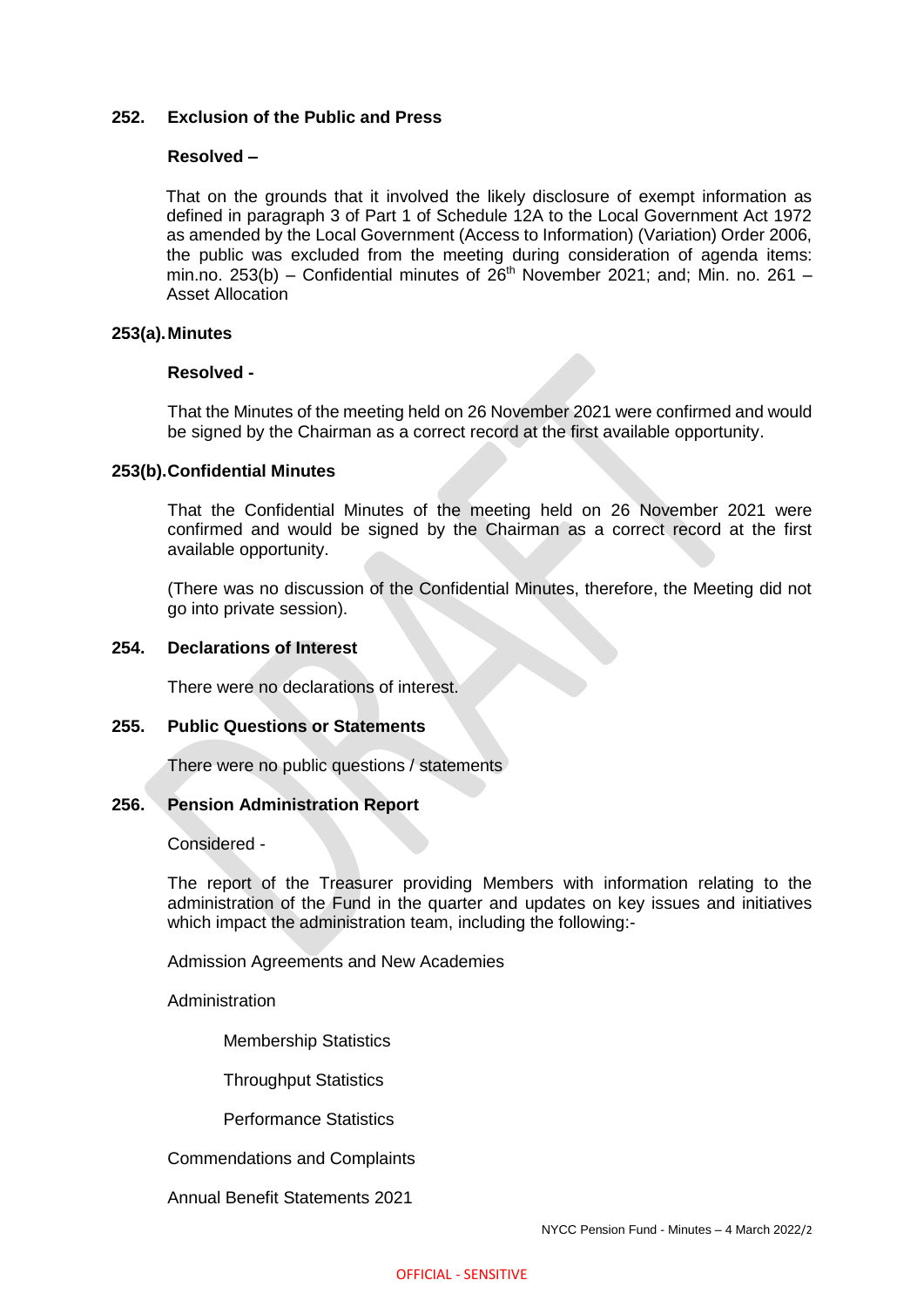#### Issues and Initiatives

GMP and Pensioner Data Reconciliation

Breaches Policy & Log

Business Plan update

# Administration System Project

Other Key Projects

**McCloud** 

**Broadacres** 

Payment of Death Grants

Member Training

Meeting Timetable

The following issues from the report were highlighted:-

- A recent initiative had provided staff an opportunity to refresh their knowledge in respect of keeping members informed.
- In respect of t issuing f Annual Benefits Statements (ABS), the process for 2021 had now finished, allowing the 2022 process to commence. The countdown to year end had commenced and, as this is a valuation year, the process would need to be completed by early July. Data was starting to come in and employers were being reminded of the need to return this in a timely fashion.
- There had been one breach of the regulations since the previous meeting, with the details outlined in the breaches log, relating to a Pensions Savings Statement being issued after the statutory deadline. When a member receives this it is used to determine their tax liability through a tax return. HMRC were therefore informed of the late provision of this and their response is awaited. The Chair of the Pension Board noted that this issue had been discussed at a recent meeting of the Pension Board and, given an explanation of the facts, Members had agreed to recommend to the Committee that the issue should not be referred to the Pensions' Regulator.
- Efforts continued to try and get NYCC and the City of York Council onto i-Connect by the year end, as the two largest employers, as this would save a great deal of time in terms of processing data, going forward. The City of York Council representative on the Committee stated that he would speak to the appropriate Executive Member with a view to expediting the relevant data.
- The collection of data for McCloud had provided a good response and was currently being worked on by the third party contractor appointed by the Fund.
- Further updates in relation to the Broadacres issue would be provided to the Committee when further progress had been made.
- Consideration had been given to the relevant guidelines in respect of contested Death Grant payments with a view to providing enhanced delegated authority to officers, thereby reducing the number requiring Committee decision. The details were set out in the report and it was noted that the matter would require a Committee decision.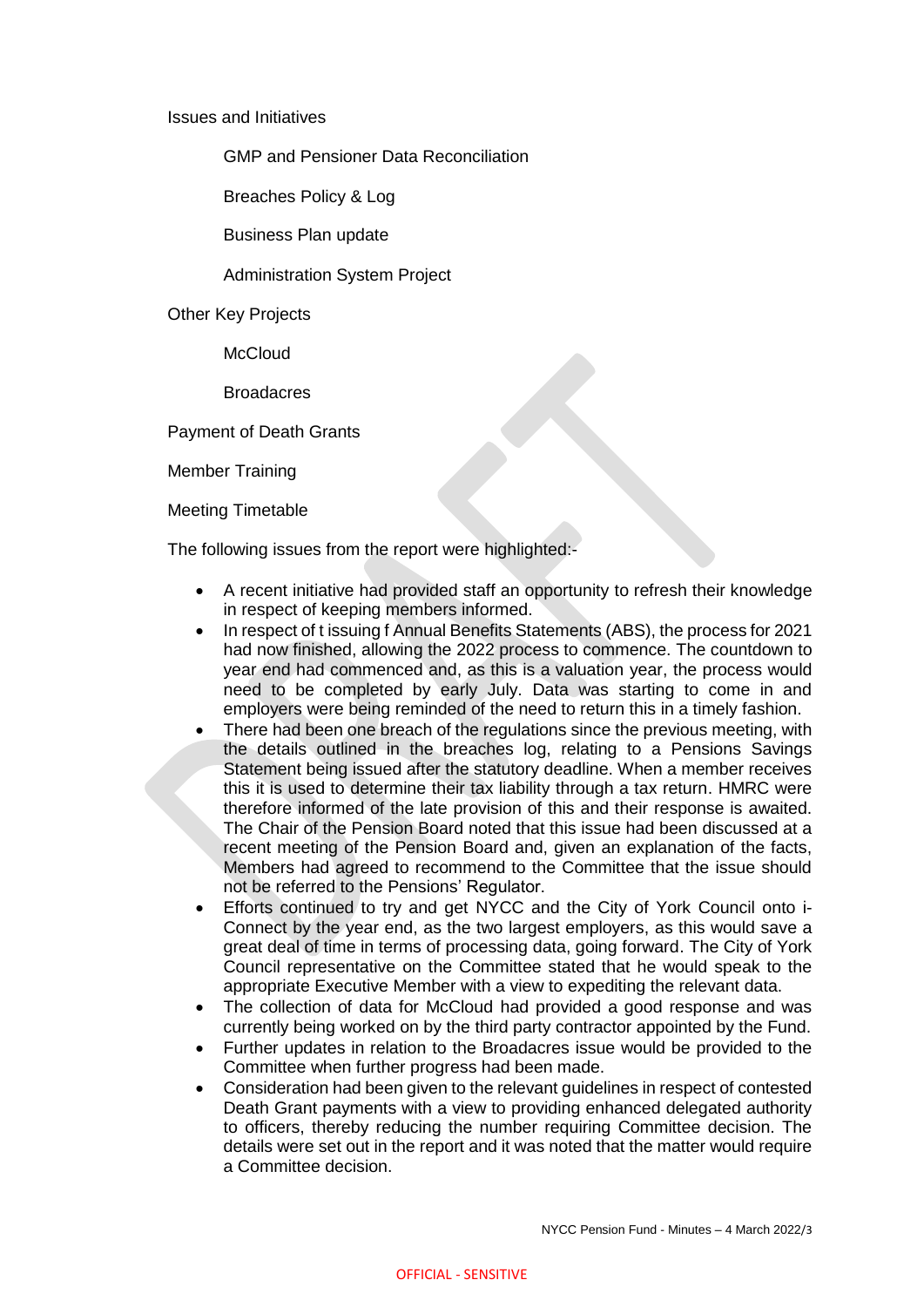## **Resolved –**

- (i) That the contents of the report be noted;
- (ii) That in terms of the data breach reported, Members agreed that no report should be made to the Pensions' Regulator;

## **that the following be referred to the Chief Executive Officer for consideration under his emergency delegated powers:**

(iii) That the adoption of the Death Grant Payment guidelines be approved.

## **257. Business Plan, Budget and Cash-flow Projection**

Considered –

The report of the Treasurer:-

Reporting on the progress made against the key business plan activities identified for 2021/22.

Requesting Members to approve the draft Business Plan for 2022/23 - 2024/25.

. Requesting Members to approve the draft 2022/23 Budget.

. Reporting on the cashflow projection for the Fund.

The following issues were raised:-

- Investment Strategy **-** a review of the strategy would be required, once the outcome of the triennial valuation was known, to take account of the additional pressures on the Fund.
- The draft budget included proposals for additional staff to assist with those additional pressures.
- The budget had increased on the previous year to take account of increased management fees, which reflects the good performance of investments over the previous year generating higher fees.
- The elections coinciding with the triennial valuation would bring challenges, with a new Committee quickly having to get up to speed with how the Fund operates, and induction/training sessions would be required. It was suggested that any substitute members appointed to the Committee should be involved in the training/induction sessions, to enable them to take part when required.
- It was asked, given the pressures on officers currently, whether service delivery could be affected. In response it was stated that there was a possibility that could occur, however, action was being taken to address this, and the service would continue to strive to meet the needs of scheme members.
- It was stated that Cyber Security, specifically related to the Pension Fund, was likely to be given greater emphasis when the Single Code was introduced. The Treasurer noted the importance of Cyber Security and the current heightened risk regarding these. He emphasised that the Regulator had confidence that the NYPF was covered by the overarching Policy for NYCC.
- A Member stated that the cashflow position, despite being highlighted over recent years as a potential issue, appeared to not be a concern moving forward into 2024. In response it was stated that although the cashflow position had been identified as an issue to address, it had never been seen as a problem. As the valuation was about to be undertaken, this was probably the least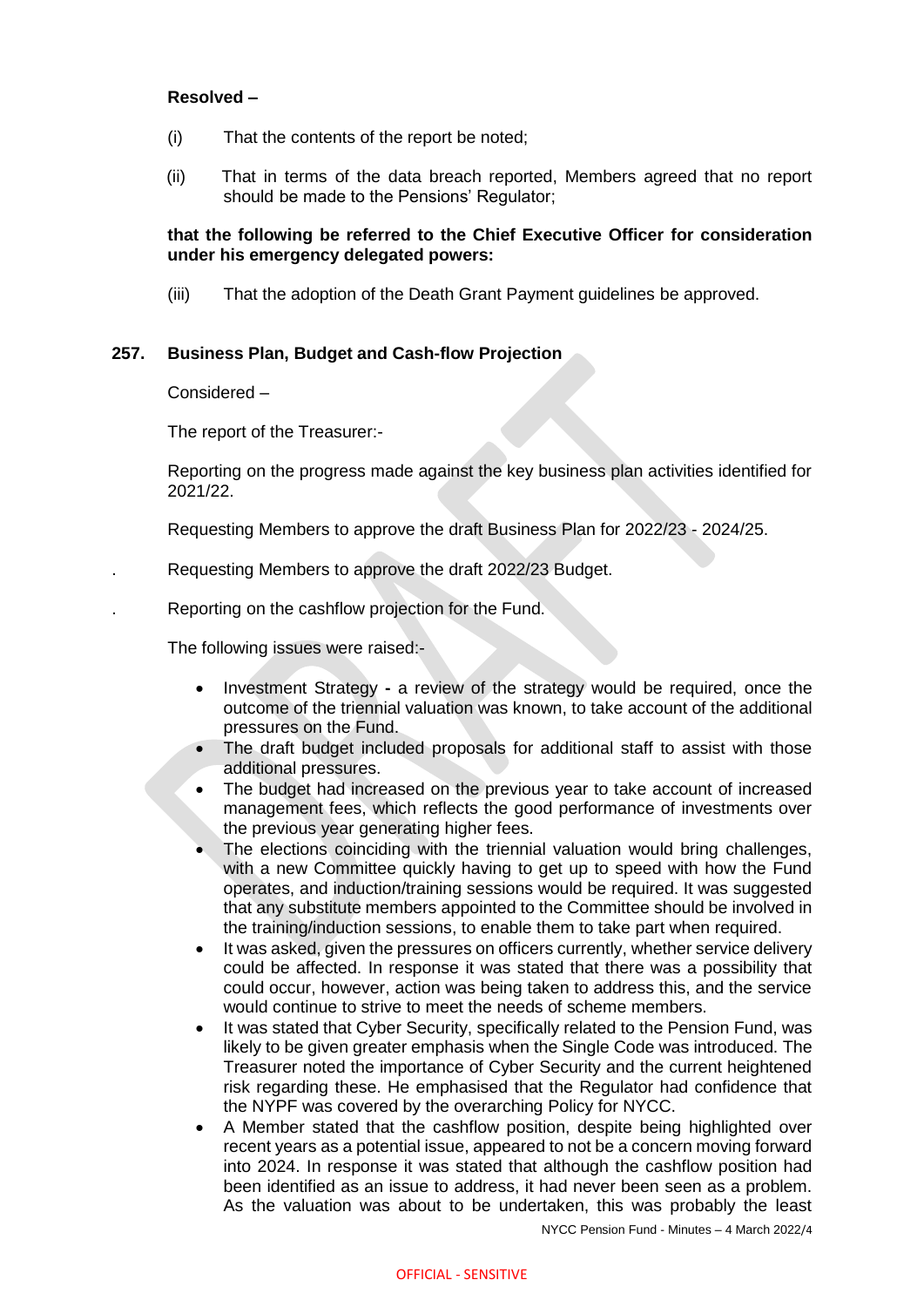accurate time to forecast cashflow. The forecast would be revisited once the valuation process had been completed.

 A Member welcomed the section provided relating to responsible investment, which highlighted the progress on this.

## **Resolved -**

- (i) That the progress made against the 2021/22 Business Plan be noted;
- (ii) That the 3 year cashflow projection for the Fund be noted;

# **the following be referred to the Chief Executive Officer for consideration under his emergency delegated powers to:-**

- (iii) That the draft 2022/23 Business Plan be approved;
- (iv) That the draft 2022/23 Budget be approved.

## **258. Border to Coast Responsible Investment Policies**

Considered –

The report of the Treasurer presenting the Responsible Investment policies of Border to Coast and requesting the comments of Members.

The NYPF had been working alongside BCPP with the development of their Responsible Investment Policies which were based on best practice and advice. The Policies would be reviewed on an annual basis. The Policies had been considered to BCPPs Joint Consultative Committee, where it was agreed that they be circulated to the representative PFCs for comments.

Copies of the Policies were appended to the report and included the Climate Change Policies.

Members discussed the report and the following issues and points were raised:-

 A Member welcomed the development of the Responsible Investment Policies and the involvement of the NYPF in the development of those, and hoped that these continued to be enhanced without compromising investment opportunities. He noted that more opportunities for lucrative investments within the Climate Change and Responsible Investment arenas were becoming more prominent, providing advantageous investments, and he hoped that BCPP would prioritise these. It was noted that both NYPF and BCPP Policies had developed to take account of these issues, with a focus on risks. BCPP were about to launch a Climate Opportunities Fund and investment opportunities in that would be considered.

## **Resolved –**

That the report be noted.

# **259. Performance of the Fund**

Considered –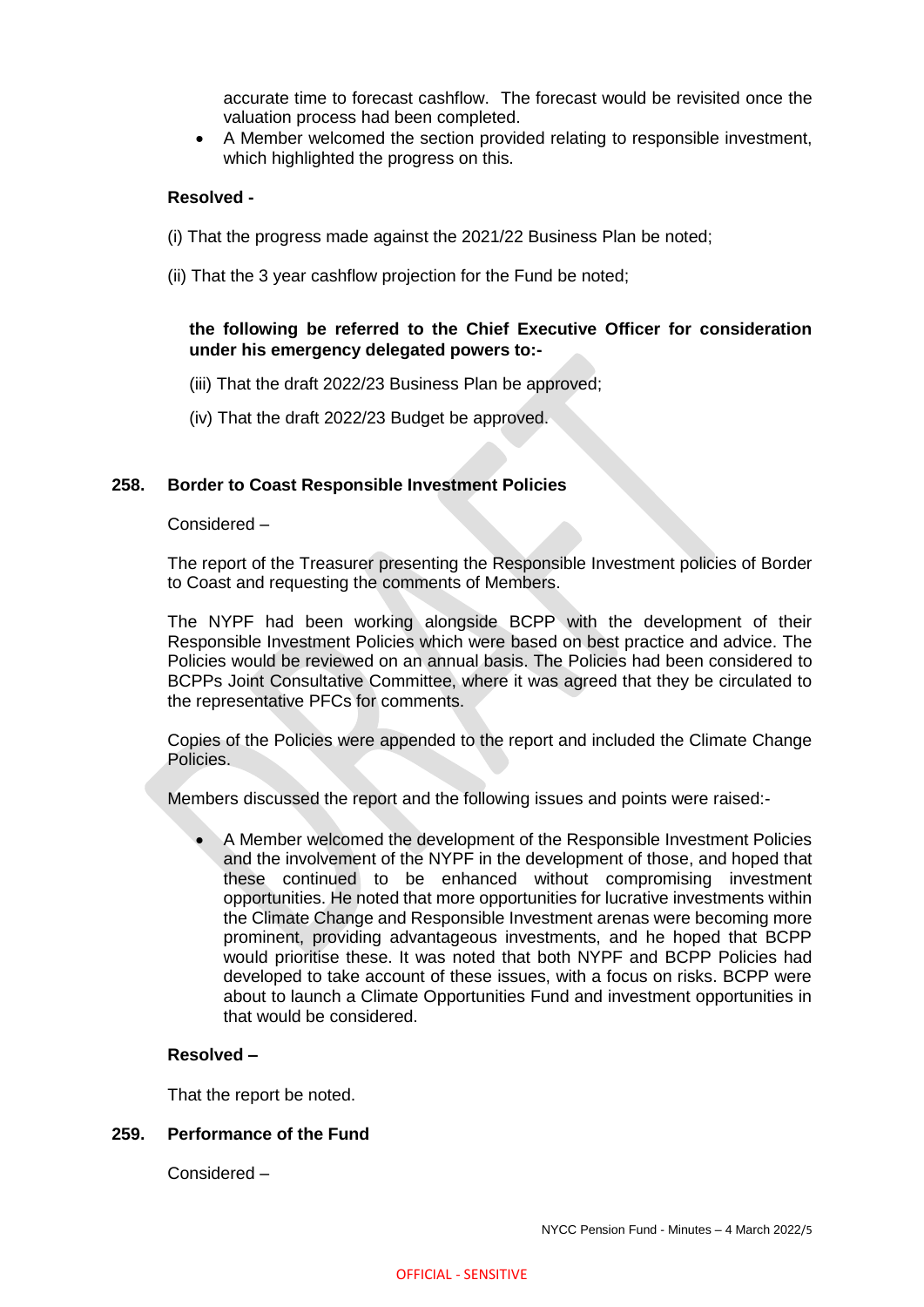Report of the Investment Consultants, AON, providing details of performance and asset allocation information for the Fund along with a background to the investment markets during the third quarter of 2021/22.

The following issues were highlighted:-

- Performance by the Fund's investments in the Quarter sees the Fund 129% funded with assets of around £4.9bn. Liabilities were around £3.8bn, however, it was noted that the data was fairly old now and the forthcoming Triennial Valuation would update that.
- In relation to the situation involving Russia and the Ukraine, and the subsequent freezing of many Russian assets, it was clarified that there were no direct holdings in Russian investments, and only around 0.1% indirect holdings and work was taking place with the fund manager as to how best to address that.
- The performance of the various Fund Managers, and the investments managed within the BCPP were outlined.
- The risk from inflation to the markets, in the short and longer term, was outlined together with the risk of over-reliance on returns from equities. The additional risk of the Ukraine/Russian war was also discussed. It was expected that there would be increased volatility in the markets, going forward.
- Inflation levels remained high, particularly in the USA, and looked to continue to rise in the short-term, however they were still expected to start falling next year, although the war in the Ukraine could affect that position.
- The actuary would be considering the impact of inflation during the forthcoming Triennial Valuation which could affect the level of contributions, going forward.
- The move towards private markets through BCPP would take some time to have an impact.
- Details relating to liabilities, assets and equities, and the impact of the current economic situation on those, were outlined.
- The Fund would continue with the Baillie Gifford mandate as their long term LTGG strategy fitted in well with the investment beliefs of the Committee. The other investments balanced the risk from that strategy.
- It was likely that unexpected levels of investment performance could occur in the short term, given the current market pressures, and it could not be expected that the levels of outperformance enjoyed by the Fund's investments over recent years could continue indefinitely.

The following issues and points were raised during a discussion of the report:-

 The issue of high inflation and its effect on investments was discussed. It was noted that inflation would have a detrimental effect on some investments, with bonds not expected to perform well, whereas equities, infrastructure, etc may offer some long term protection. Some hedge funds may be able to take advantage of the current inflationary position, however, these were not in the current strategy and were very expensive. It was emphasised that no rushed decisions about the investment strategy should be made at this stage, but consideration of real assets would be beneficial, as investments of this type were less risky during periods of high inflation. It was suggested that further consideration could be given to this position, going forward. Members noted that there had been periods of high inflation previously which were sustained. It was stated that although there was not expected to be a lengthy period of inflation this time, the situation in the Ukraine could make this more likely. It was also noted that wage demands could also prove to be inflationary and sustain this current high inflation period for longer than expected, particularly in the UK. The Fund's policy of investing globally was expected to provide some protection against this risk. It was noted that the issues raised would continue to be discussed with fund managers, BCPP and the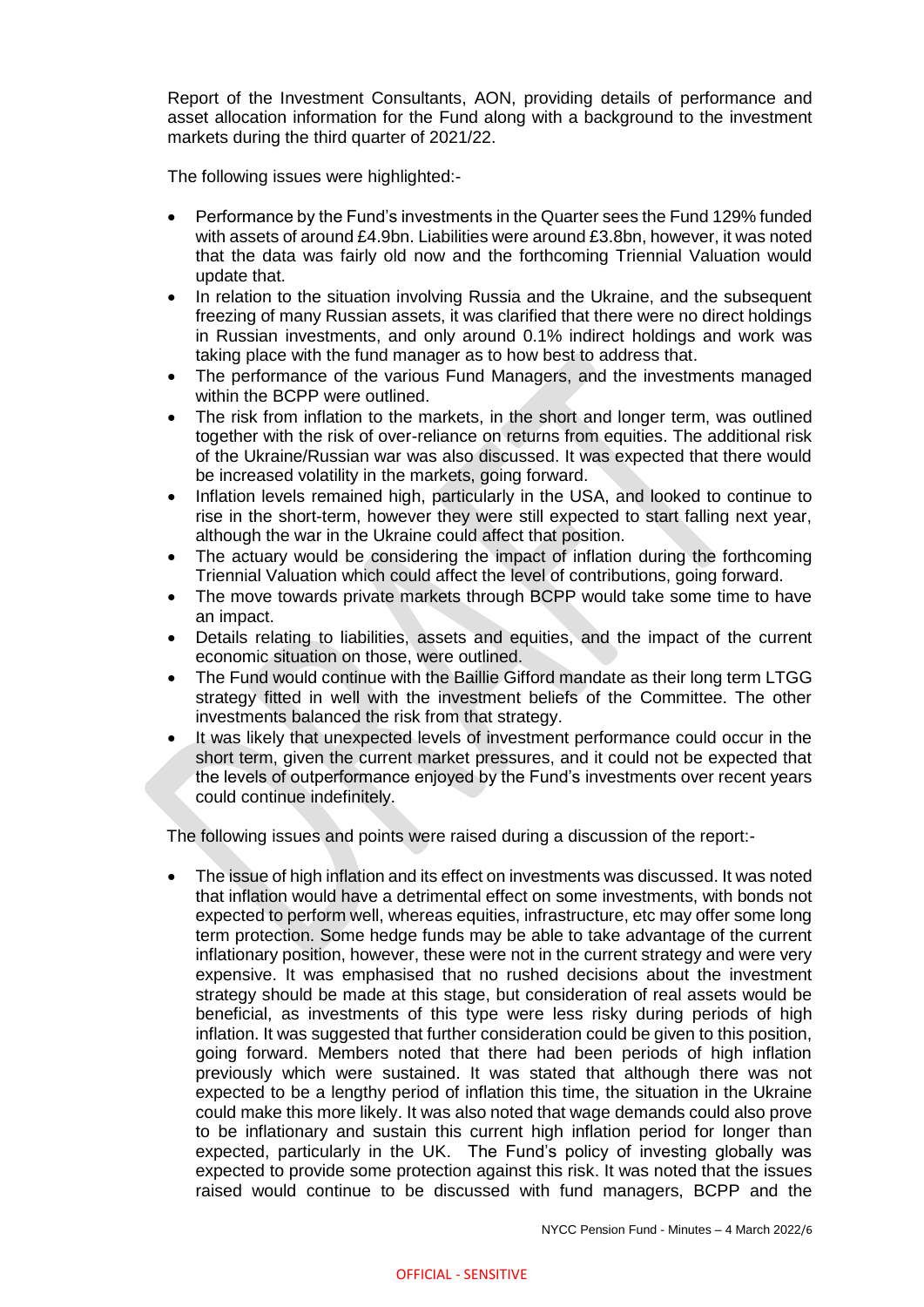Committee through various Workshops, to ensure that the situation was carefully monitored.

## **Resolved –**

That the contents of the report, and the issue raised, be noted.

## **260. Pension Board – report back by Chair on the meeting held on 14th January 2021**

## **Considered -**

A verbal update by the Chair of the Pension Board based on the Minutes which had been provided.

The Chair of the Pension Board, David Portlock, summarised the discussions at the meeting held on 14<sup>th</sup> January 2022 highlighting the following:

- The usual annual review of the Terms of Reference was postponed, as there had been a review undertaken in July 2021. The current Terms of Reference, as amended in July, were provided for information.
- A discussion of the proposed transfer of Broadacres to the NYPF was undertaken and further reports would be considered as progress was made.
- Details of the breach, outlined earlier in this meeting, were provided to the Board and it was agreed that it be recommended to the PFC that no further action was required.
- The Internal Audit reports for 2021/22 were reported to the Board, these related to Income, Expenditure and Investments and all provided substantial assurance, which indicated that there should be confidence in how the NYPF is operating.
- A Review of the Risk Register was undertaken and consideration was given to the impact of LGR on resources within the NYPF.
- Details of the Work Plan and training were discussed. In terms of the Work Plan it was noted that the intended "deep dive" investigations by Members of the Board into specific areas of work within the NYPF had been put on hold for a further year in recognition of the intensity of work putting pressure on resources that would be required to assist with these.

Members discussed the report and the following issues and points were raised:-

- Clarification was provided in respect of the grading system used in the Risk Register, with these being "RAG" rated as well as graded from 1 (highest risk) to 5 (lowest risk). The Treasurer stated that he would circulate a key to assist Members' understanding of this.
- The current capacity of the NYPF in terms of the workforce was discussed. It was note that there was a good, strong team in place but it was working to its limits, which was why extra resources had been requested. There had been recent investment in IT systems to assist the team in vital areas, and these were starting to bed in, however, these did not alleviate the need for additional capacity to be obtained. It was stated that a potential risk in terms of creating this extra capacity was the availability of appropriate staff, as the current labour market was particularly challenging.

#### **Resolved -**

That the details of the meeting outlined be noted and the Board's Chairman be thanked for his updates.